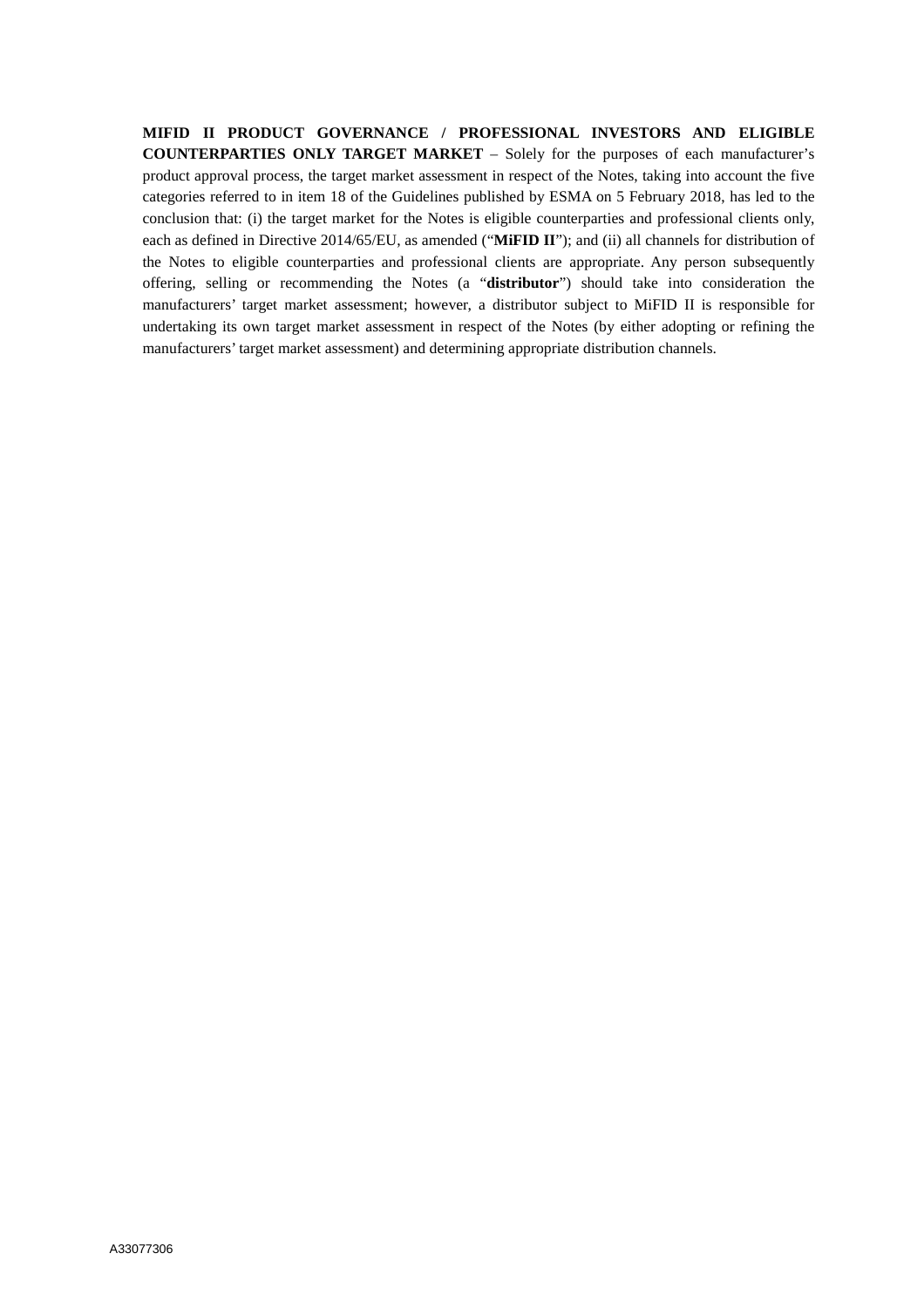**Final Terms dated 5 June 2020**



## **BPCE**

#### **Legal Entity Identifier (LEI): 9695005MSX1OYEMGDF46**

Euro 40,000,000,000 Euro Medium Term Note Programme for the issue of Notes

**SERIES NO: 2020-23 TRANCHE NO: 1 EUR 50,000,000 0.250 per cent. Senior Preferred Notes due 9 June 2023 (the "**Notes**")**

**Dealer**

**DekaBank Deutsche Girozentrale**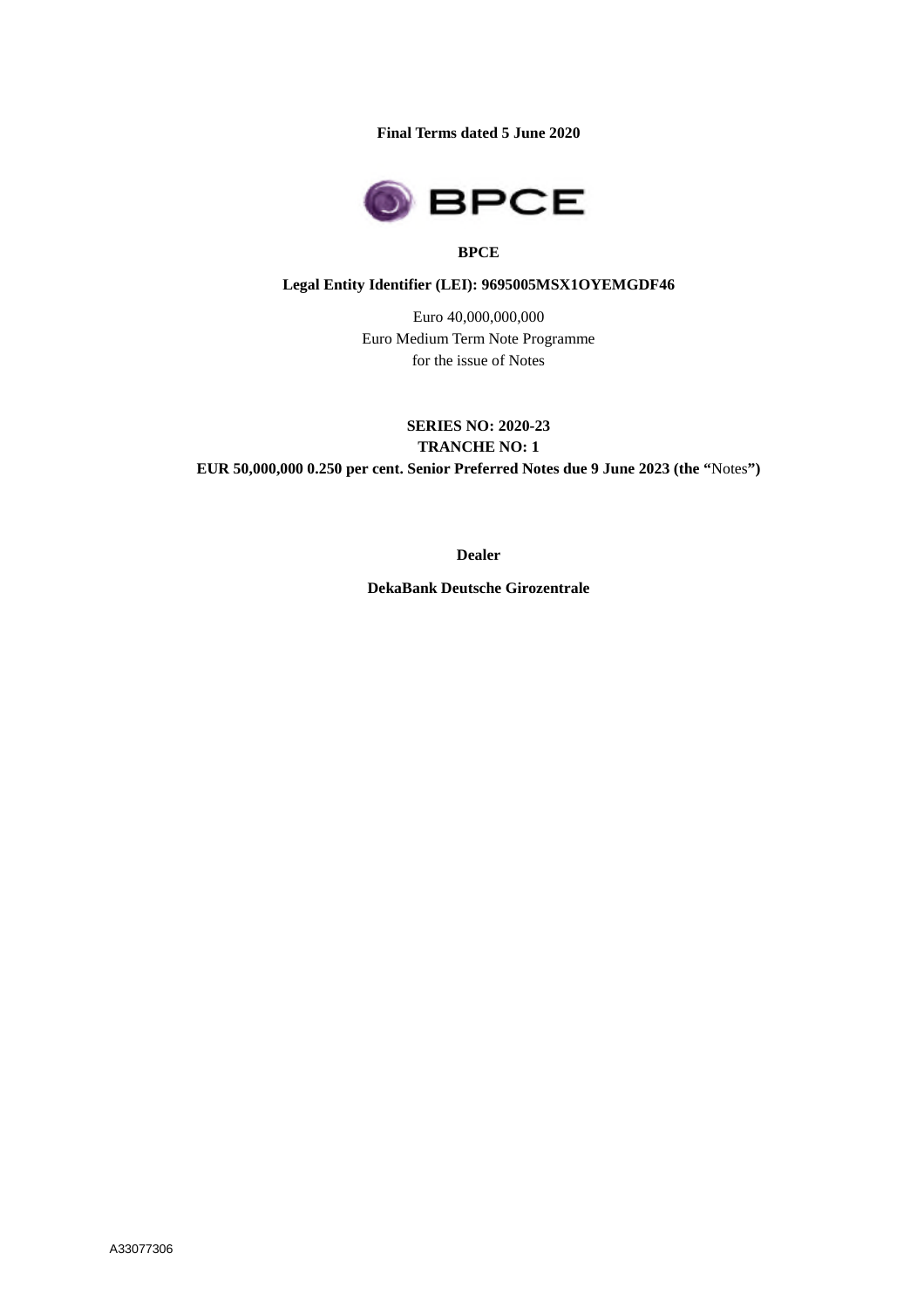#### **PART A – CONTRACTUAL TERMS**

Terms used herein shall be deemed to be defined as such for the purposes of the conditions (the "**Conditions**") set forth in the base prospectus dated 21 November 2019 which received approval number n°19-539 from the *Autorité des marchés financiers* (the "**AMF**") on 21 November 2019 (the "**Base Prospectus**") and the first supplement to the Base Prospectus dated 18 February 2020 which received approval number n°20-044 from the AMF, the second supplement to the Base Prospectus dated 3 April 2020 which received approval number n°20-116 from the AMF, the third supplement to the Base Prospectus dated 24 April 2020 which received approval number n°20-156 from the AMF and the fourth supplement to the Base Prospectus dated 3 June 2020 which received approval number n°20-236 from the AMF (together, the "**Supplements**"), which together constitute a base prospectus for the purposes of Regulation (EU) 2017/1129 (the "**Prospectus Regulation**").This document constitutes the Final Terms of the Notes described herein for the purposes of the Prospectus Regulation and must be read in conjunction with such Base Prospectus as so supplemented in order to obtain all the relevant information. The Base Prospectus and the Supplements are available for viewing at the office of the Fiscal Agent or each of the Paying Agents and on the website of the AMF (www.amf-france.org) and copies may be obtained from BPCE, 50 avenue Pierre Mendès-France, 75013 Paris, France.

| 1              | Issuer:                                                                          | <b>BPCE</b>                                                                                                                                                                           |  |
|----------------|----------------------------------------------------------------------------------|---------------------------------------------------------------------------------------------------------------------------------------------------------------------------------------|--|
| $\overline{2}$ | Series Number:<br>(i)                                                            | 2020-23                                                                                                                                                                               |  |
|                | Tranche Number:<br>(ii)                                                          | 1                                                                                                                                                                                     |  |
|                |                                                                                  |                                                                                                                                                                                       |  |
| 3              | Specified Currency or Currencies:                                                | Euro ("EUR")                                                                                                                                                                          |  |
| 4              | <b>Aggregate Nominal Amount:</b>                                                 |                                                                                                                                                                                       |  |
|                | Series:<br>(i)                                                                   | EUR 50,000,000                                                                                                                                                                        |  |
|                | Tranche:<br>(ii)                                                                 | EUR 50,000,000                                                                                                                                                                        |  |
| 5              | <b>Issue Price:</b>                                                              | 99.904 per cent. of the Aggregate Nominal Amount                                                                                                                                      |  |
| 6              | Specified Denomination(s):                                                       | EUR 100,000                                                                                                                                                                           |  |
| 7              | <b>Issue Date:</b><br>(i)                                                        | 9 June 2020                                                                                                                                                                           |  |
|                | <b>Interest Commencement Date:</b><br>(ii)                                       | <b>Issue Date</b>                                                                                                                                                                     |  |
| 8              | <b>Interest Basis:</b>                                                           | 0.25 per cent. Fixed Rate<br>(further particulars specified below)                                                                                                                    |  |
| 9              | <b>Maturity Date:</b>                                                            | 9 June 2023                                                                                                                                                                           |  |
| 10             | Redemption Basis:                                                                | Subject to any purchase and cancellation or early<br>redemption, the Notes will be redeemed on the<br>Maturity Date at 100 per cent. of their nominal amount                          |  |
| 11             | Change of Interest Basis:                                                        | Not Applicable                                                                                                                                                                        |  |
| 12             | Put/Call Options:                                                                | Not Applicable                                                                                                                                                                        |  |
| 13             | <b>Status of the Notes:</b><br>(i)                                               | <b>Senior Preferred Notes</b>                                                                                                                                                         |  |
|                | Dates of the corporate authorisations<br>(ii)<br>for issuance of Notes obtained: | Decision of the <i>Directoire</i> of the Issuer dated 24 March<br>2020 and decision of Mr. Jean-Philippe Berthaut,<br>Responsable Emissions Groupe of the Issuer dated 29<br>May 2020 |  |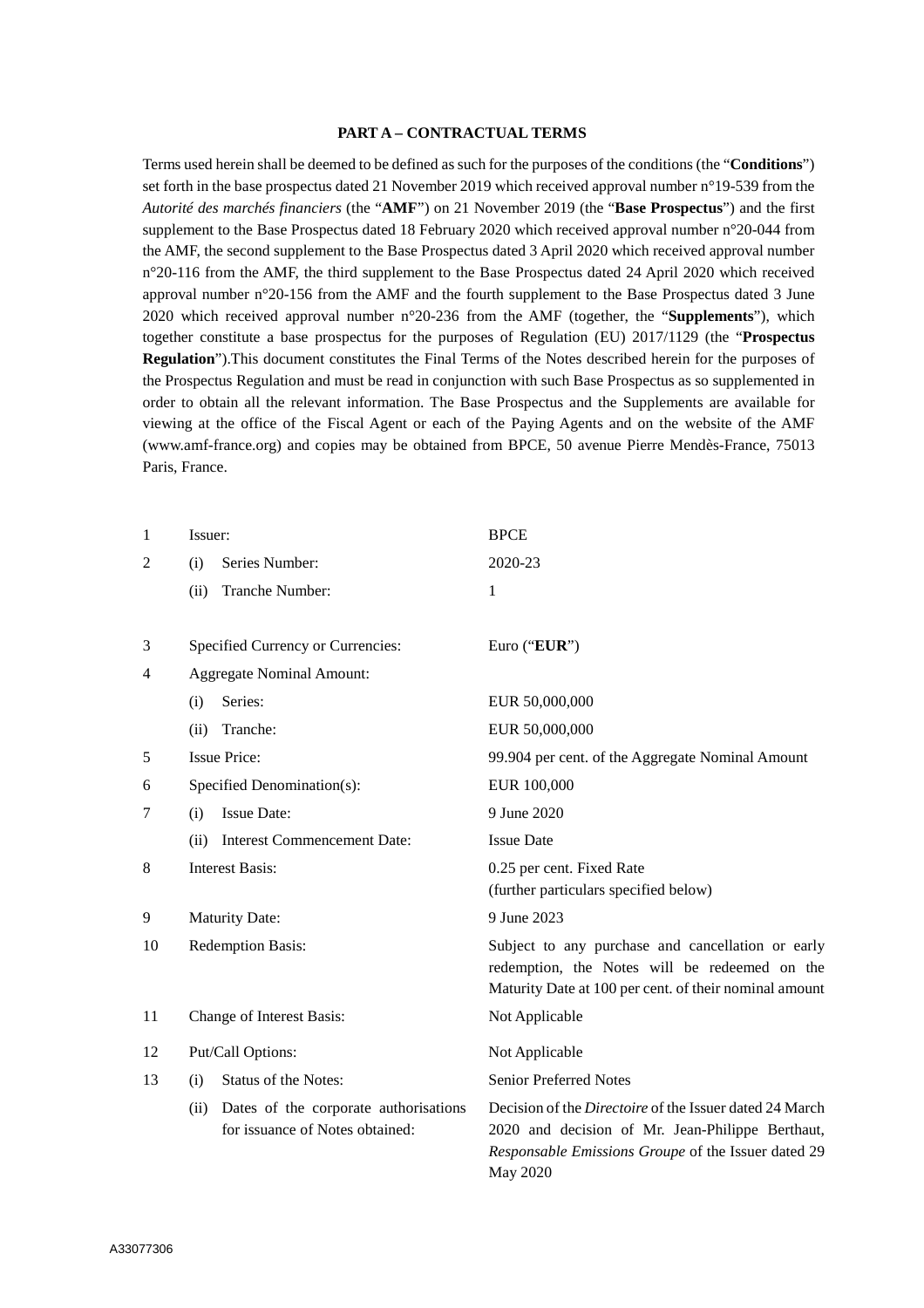# **PROVISIONS RELATING TO INTEREST (IF ANY) PAYABLE**

| 14 | <b>Fixed Rate Note Provisions</b>                                                                                                                                                                                                                                                                                                         | Applicable                                                                             |  |
|----|-------------------------------------------------------------------------------------------------------------------------------------------------------------------------------------------------------------------------------------------------------------------------------------------------------------------------------------------|----------------------------------------------------------------------------------------|--|
|    | Rate of Interest:<br>(i)                                                                                                                                                                                                                                                                                                                  | 0.250 per cent. per annum payable in arrear on each<br><b>Interest Payment Date</b>    |  |
|    | Interest Payment Date(s):<br>(ii)                                                                                                                                                                                                                                                                                                         | 9 June in each year commencing on 9 June 2021 up to<br>and including the Maturity Date |  |
|    | (iii) Fixed Coupon Amount(s):                                                                                                                                                                                                                                                                                                             | EUR 250 per Note of EUR 100,000 Specified<br>Denomination                              |  |
|    | (iv) Broken Amount(s):                                                                                                                                                                                                                                                                                                                    | Not Applicable                                                                         |  |
|    | Day Count Fraction:<br>(v)                                                                                                                                                                                                                                                                                                                | Actual/Actual (ICMA), Unadjusted                                                       |  |
|    | (vi) Resettable:                                                                                                                                                                                                                                                                                                                          | Not Applicable                                                                         |  |
|    | (vii) Determination Dates:                                                                                                                                                                                                                                                                                                                | 9 June in each year                                                                    |  |
|    | (viii) Payments on Non-Business Days                                                                                                                                                                                                                                                                                                      | As per Conditions                                                                      |  |
| 15 | <b>Floating Rate Note Provisions</b>                                                                                                                                                                                                                                                                                                      | Not Applicable                                                                         |  |
| 16 | Zero Coupon Note Provisions                                                                                                                                                                                                                                                                                                               | Not Applicable                                                                         |  |
| 17 | <b>Inflation Linked Interest Note Provisions</b>                                                                                                                                                                                                                                                                                          | Not Applicable                                                                         |  |
|    | PROVISIONS RELATING TO REDEMPTION                                                                                                                                                                                                                                                                                                         |                                                                                        |  |
| 18 | Call Option                                                                                                                                                                                                                                                                                                                               | Not Applicable                                                                         |  |
| 19 | Put Option                                                                                                                                                                                                                                                                                                                                | Not Applicable                                                                         |  |
| 20 | MREL/TLAC Disqualification Event Call<br>Option:                                                                                                                                                                                                                                                                                          | Applicable                                                                             |  |
| 21 | Final Redemption Amount of each Note                                                                                                                                                                                                                                                                                                      | EUR 100,000 per Note of EUR 100,000 Specified<br>Denomination                          |  |
| 22 | Inflation Linked Notes - Provisions relating<br>to the Final Redemption Amount:                                                                                                                                                                                                                                                           | Not Applicable                                                                         |  |
| 23 | Early Redemption Amount                                                                                                                                                                                                                                                                                                                   |                                                                                        |  |
|    | Early Redemption Amount(s) of each<br>(i)<br>Senior Note payable on redemption<br>the<br>of<br>occurrence<br>upon<br>an<br>MREL/TLAC Disqualification Event<br>(Condition $6(g)$ ), if applicable, a<br>Withholding Tax Event (Condition<br>$6(i)(i)$ , a Gross-Up Event (Condition<br>6(i)(ii)) or for Illegality (Condition<br>$6(1)$ : | EUR 100,000 per Note of EUR 100,000 Specified<br>Denomination                          |  |
|    | Early Redemption Amount(s) of each<br>(ii)<br>Subordinated<br>Note<br>payable<br>on<br>redemption upon the occurrence of a<br>Capital Event (Condition 6(h), a                                                                                                                                                                            | Not Applicable                                                                         |  |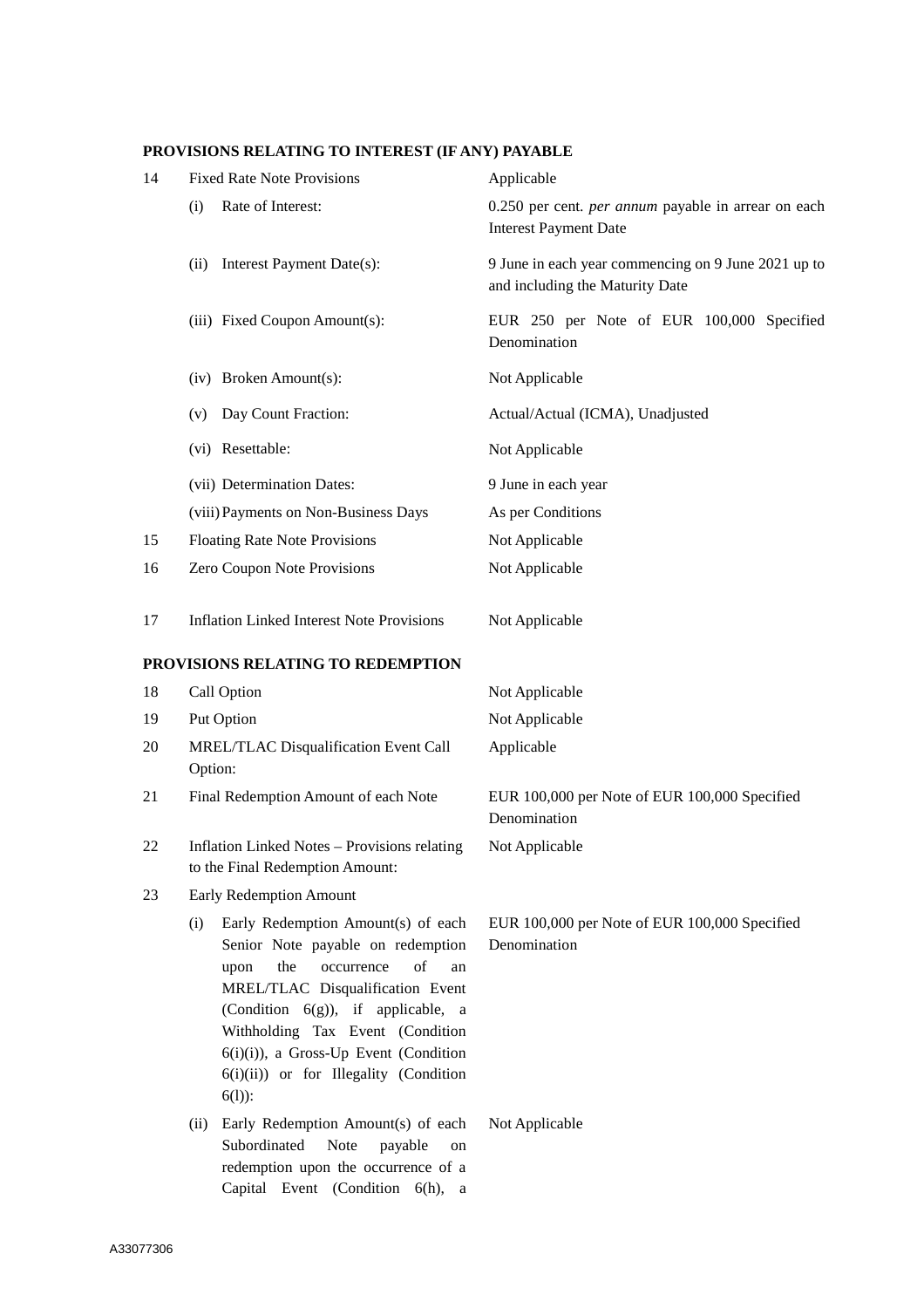Withholding Tax Event (Condition 6(i)(i), a Gross-Up Event (Condition 6(i)(ii)) or a Tax Deductibility Event  $(Condition 6(i)(iii))$ :

- (iii) Redemption for taxation reasons permitted on days others than Interest Payment Dates (Condition 6(i)):
- (iv) Unmatured Coupons to become void upon early redemption (Materialised Bearer Notes only) (Condition 7(f)):

# **GENERAL PROVISIONS APPLICABLE TO THE NOTES**

| 24 | Form of Notes:                                                                                                          | <b>Dematerialised Notes</b>                                                                                                                                                                                                                                               |
|----|-------------------------------------------------------------------------------------------------------------------------|---------------------------------------------------------------------------------------------------------------------------------------------------------------------------------------------------------------------------------------------------------------------------|
|    | Form of Dematerialised Notes:<br>(i)                                                                                    | Bearer form (au porteur)                                                                                                                                                                                                                                                  |
|    | <b>Registration Agent:</b><br>(ii)                                                                                      | Not Applicable                                                                                                                                                                                                                                                            |
|    | (iii) Temporary Global Certificate:                                                                                     | Not Applicable                                                                                                                                                                                                                                                            |
|    | (iv) Applicable TEFRA exemption:                                                                                        | Not Applicable                                                                                                                                                                                                                                                            |
| 25 | Financial Centre(s):                                                                                                    | Not Applicable                                                                                                                                                                                                                                                            |
| 26 | Talons for future Coupons or Receipts to be<br>attached to Definitive Notes (and dates on<br>which such Talons mature): | Not Applicable                                                                                                                                                                                                                                                            |
| 27 | Details relating to Instalment Notes: amount<br>of each instalment, date on which each<br>payment is to be made:        | Not Applicable                                                                                                                                                                                                                                                            |
| 28 | Redenomination provisions:                                                                                              | Not Applicable                                                                                                                                                                                                                                                            |
| 29 | Purchase in accordance with applicable<br>French laws and regulations:                                                  | Applicable                                                                                                                                                                                                                                                                |
| 30 | Consolidation provisions:                                                                                               | Not Applicable                                                                                                                                                                                                                                                            |
| 31 | Meeting and Voting Provisions<br>(Condition 11):                                                                        | Contractual Masse shall apply                                                                                                                                                                                                                                             |
|    |                                                                                                                         | Name and address of the initial Representative:<br>As per Condition $11(c)$<br>Name and address of the alternate Representative:<br>As per Condition $11(c)$<br>The Representative will receive a remuneration of<br>EUR 2,000 (excluding VAT) per year so long as any of |

the Notes remains outstanding.

Yes

Not Applicable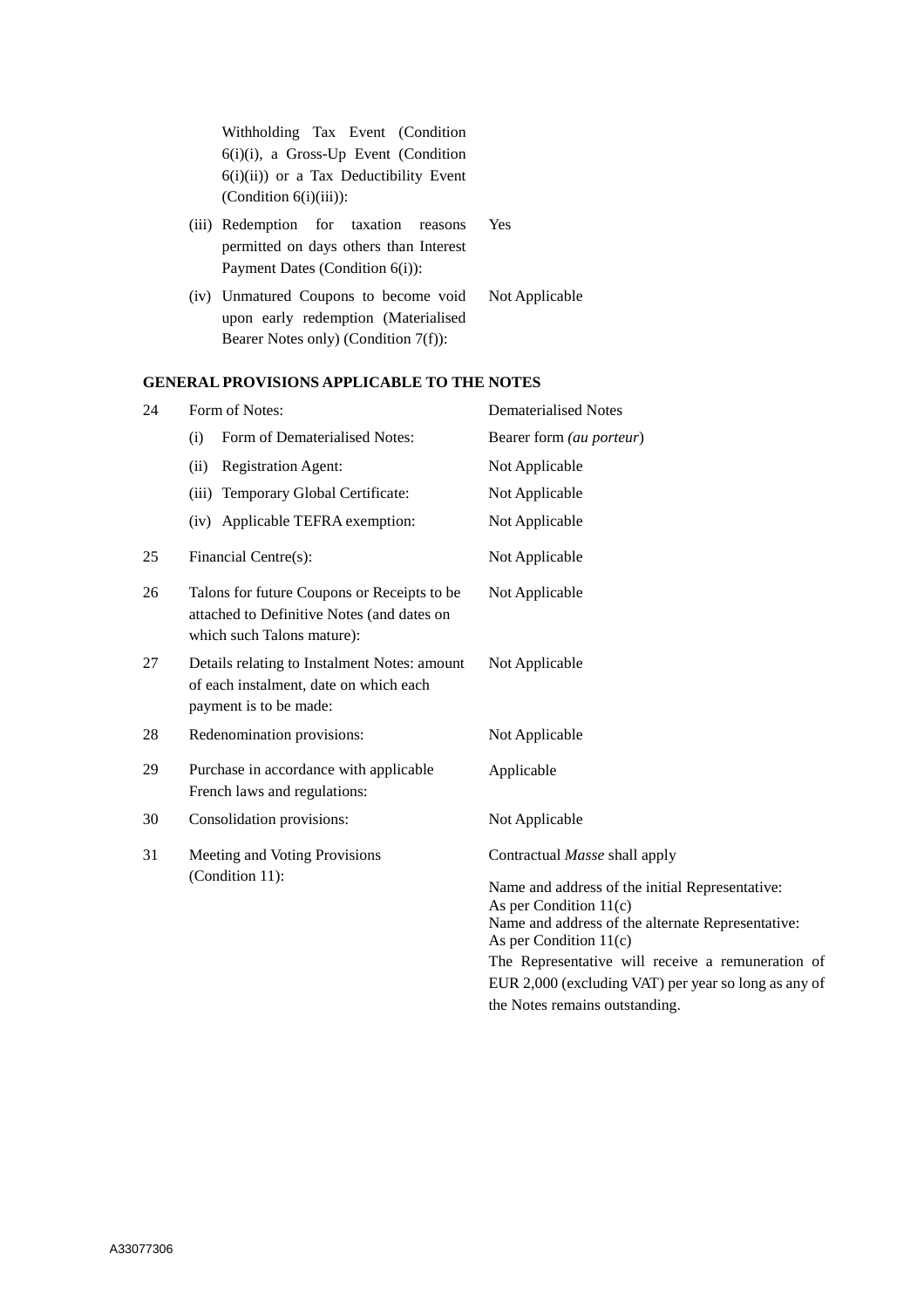# **RESPONSIBILITY**

The Issuer accepts responsibility for the information contained in these Final Terms.

Signed on behalf of BPCE

Duly represented by: ............................................

Jean-Philippe BERTHAUT, *Responsable Emissions Groupe*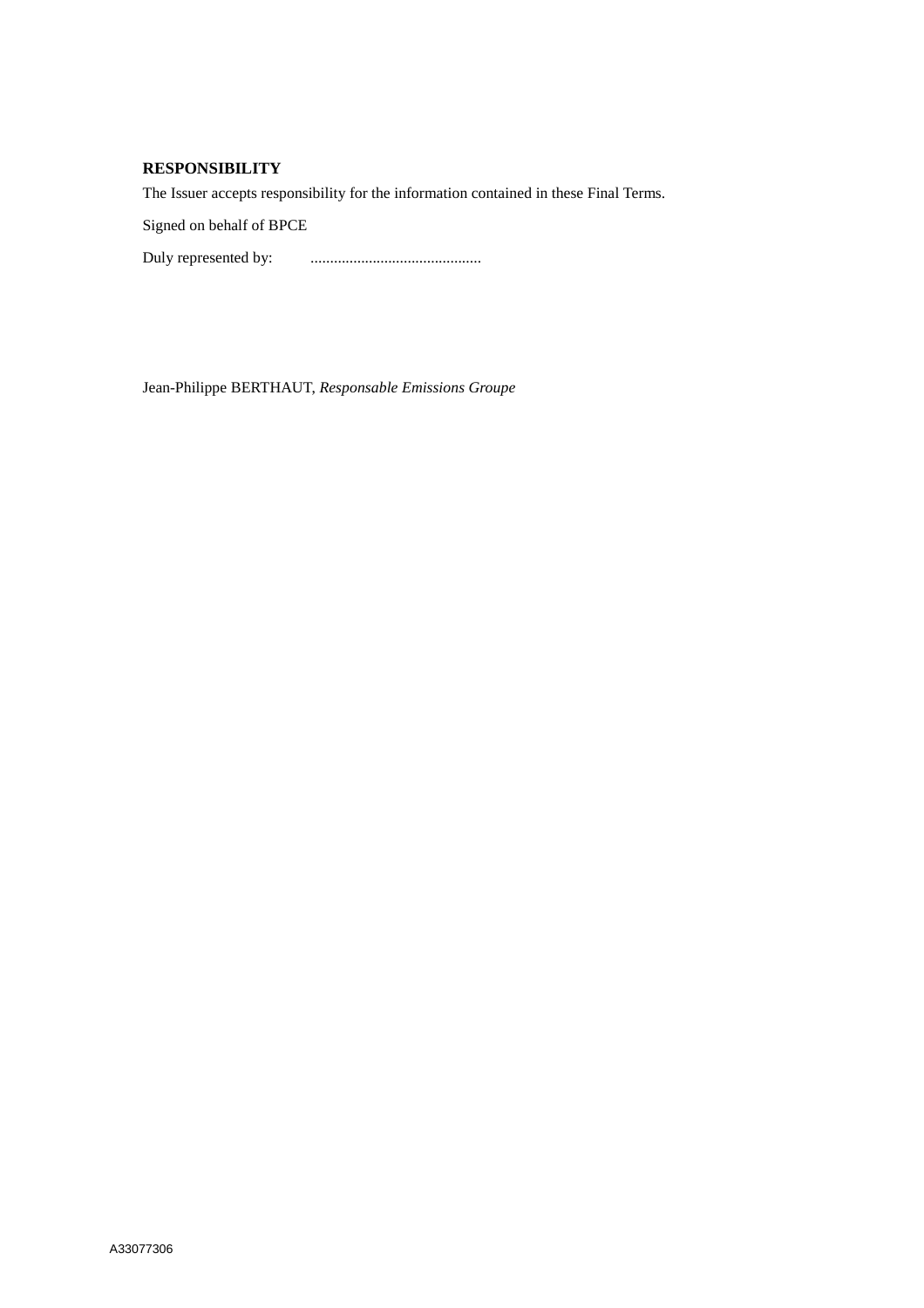### **PART B – OTHER INFORMATION**

### **1 LISTING AND ADMISSION TO TRADING**

|   | $\left( i\right)$ | Listing and Admission to trading                               | Application has been made by the Issuer (or on its<br>behalf) for the Notes to be listed and admitted to trading<br>on Euronext Paris with effect from the Issue Date. |
|---|-------------------|----------------------------------------------------------------|------------------------------------------------------------------------------------------------------------------------------------------------------------------------|
|   | (i)               | Estimate of total expenses related to<br>admission to trading: | EUR 2,800                                                                                                                                                              |
| 2 | <b>RATINGS</b>    |                                                                |                                                                                                                                                                        |
|   | Ratings:          |                                                                | The Notes to be issued have been rated:                                                                                                                                |

S&P: A+

S&P is established in the European Union and registered under Regulation (EC) No 1060/2009, as amended.

## **3 INTERESTS OF NATURAL AND LEGAL PERSONS INVOLVED IN THE ISSUE**

Save as discussed in "Subscription and Sale", so far as the Issuer is aware, no person involved in the offer of the Notes has an interest material to the offer.

#### **4 FIXED RATE NOTES AND RESETTABLE NOTES ONLY – YIELD**

| Indication of yield: | 0.282 per cent. <i>per annum</i> |
|----------------------|----------------------------------|
|----------------------|----------------------------------|

The yield is calculated at the Issue Date on the basis of the Issue Price. It is not an indication of future yield.

## **5 OPERATIONAL INFORMATION**

|   | ISIN:<br>Common Code:                                                                                                                                                                       |                                                     | FR0013516390             |
|---|---------------------------------------------------------------------------------------------------------------------------------------------------------------------------------------------|-----------------------------------------------------|--------------------------|
|   |                                                                                                                                                                                             |                                                     | 218389171                |
|   |                                                                                                                                                                                             | Depositaries:                                       |                          |
|   | (i)                                                                                                                                                                                         | Euroclear France to act as Central<br>Depositary:   | Yes                      |
|   | (ii)                                                                                                                                                                                        | Common Depositary for Euroclear and<br>Clearstream: | N <sub>0</sub>           |
|   | Any clearing system(s) other than Euroclear<br>and Clearstream and the relevant<br>identification number(s):<br>Delivery:<br>Names and addresses of additional Paying<br>Agent(s) (if any): |                                                     | Not Applicable           |
|   |                                                                                                                                                                                             |                                                     | Delivery against payment |
|   |                                                                                                                                                                                             |                                                     | Not Applicable           |
| 6 | <b>DISTRIBUTION</b>                                                                                                                                                                         |                                                     |                          |
|   | (i)                                                                                                                                                                                         | Method of distribution:                             | Non-syndicated           |
|   | (ii)                                                                                                                                                                                        | If syndicated:                                      |                          |
|   |                                                                                                                                                                                             | Names of Managers:<br>(a)                           | Not Applicable           |
|   |                                                                                                                                                                                             | Stabilising Manager(s) if any:<br>(b)               | Not Applicable           |